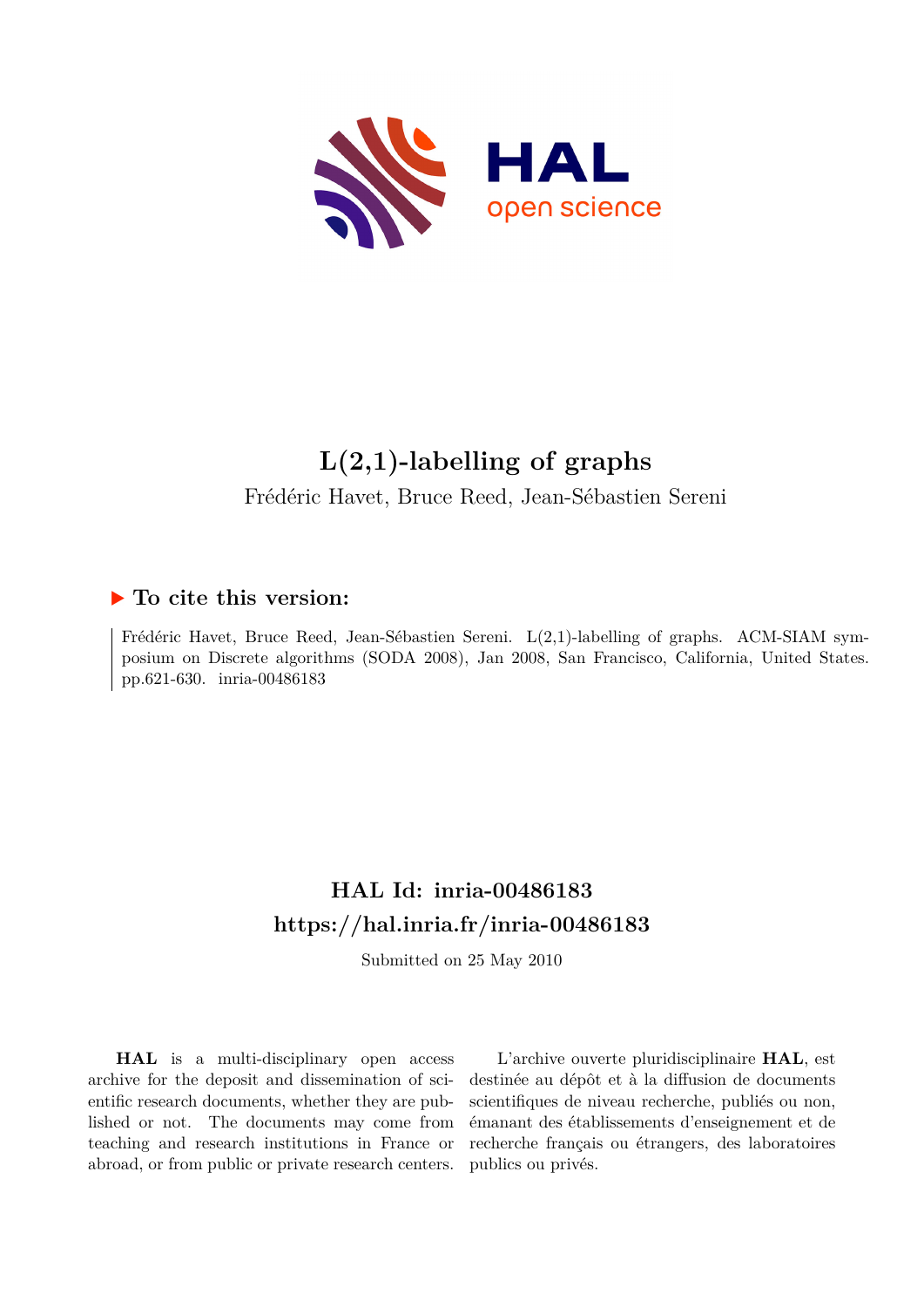# $L(2,1)$ -labelling of graphs<sup>\*</sup>

Frédéric Havet<sup>†</sup> Bruce Reed<sup>†‡</sup> Jean-Sébastien Sereni<sup>§</sup>

### Abstract

An  $L(2, 1)$ -labelling of a graph is a function f from the vertex set to the positive integers such that  $|f(x) - f(y)| \ge 2$  if dist $(x, y) = 1$  and  $|f(x) - f(y)| \ge 1$  if dist $(x, y) = 2$ , where  $dist(u, v)$  is the distance between the two vertices u and v in the graph G. The span of an  $L(2, 1)$ -labelling f is the difference between the largest and the smallest labels used by f plus 1. In 1992, Griggs and Yeh conjectured that every graph with maximum degree  $\Delta > 2$  has an  $L(2, 1)$ -labelling with span at most  $\Delta^2 + 1$ . We settle this conjecture for  $\Delta$  sufficiently large.

### 1 Introduction

In the channel assignment problem, transmitters at various nodes within a geographic territory must be assigned channels or frequencies in such a way as to avoid interferences. A model for the channel-assignment problem developed wherein channels or frequencies are represented with nonnegative integers, "close" transmitters must be assigned different integers and "very close" transmitters must be assigned integers that differ by at least 2. This quantification led to the definition of an  $L(p,q)$ -labelling of a graph  $G = (V, E)$  as a function f from the vertex set to the positive integers such that  $|f(x) - f(y)| \ge p$  if  $dist(x, y) = 1$  and  $|f(x) - f(y)| \ge q$  if  $dist(x, y) = 2$ , where  $dist(u, v)$  is the distance between the two vertices u and v in the graph G. The notion of  $L(2, 1)$ -labelling first appeared in 1992 [12]. Since then, a large number of articles has been published devoted to the study of  $L(p,q)$ -labellings. We refer the interested reader to the surveys of Calamoneri [6] and Yeh [24].

Generalizations of  $L(p, q)$ -labellings in which for each  $i \geq 1$ , a minimum gap of  $p_i$  is required for channels assigned to vertices at distance i, have also been studied (see for example the recent survey of Griggs and Král' [11], and consult also  $[18, 15, 3, 16]$ .

In the context of the channel-assignment problem, the main goal is to minimise the number of channels used. Hence, we are interested in the span of an  $L(p, q)$ -labelling f, which is the difference between the largest and the smallest labels of f plus 1. The  $\lambda_{p,q}$ -number of G is  $\lambda_{p,q}(G)$ , the minimum span over all  $L(p, q)$ -labellings of G. In general, determining the  $\lambda_{p,q}$ -number of a graph is NP-hard [9]. In their seminal paper, Griggs and Yeh [12] observed that a greedy algorithm yields  $\lambda_{2,1}(G) \leq \Delta^2 + 2\Delta + 1$ , where  $\Delta$  is the maximum degree of the graph G. Moreover, they conjectured that this upper bound can be decreased to  $\Delta^2 + 1$ .

<sup>†</sup>Projet Mascotte, I3S (CNRS/UNSA)-INRIA, 2004 route des Lucioles, BP93, 06902 Sophia Antipolis, France.

<sup>&</sup>lt;sup>‡</sup>School of Computer Science, McGill University, 3480 University, H3A 2A7Montreal, Québec, Canada.

<sup>&</sup>lt;sup>§</sup>Institute for Theoretical Computer science ITI and Department of Applied Mathematics (KAM), Charles University, Malostranské Náměstí 25, 118 00 Praha, Czech Republic.

<sup>&</sup>lt;sup>∗</sup>This work is partially supported by the European project ist FET AEOLUS and the ÉGIDE ECO-NET project 16305SB. The first and second author thank the Department of Applied Mathematics (KAM-DIMATIA) and Institute for Theoretical Computer Science (iti) of Charles University for hospitality during their stay in Prague, when part of this research was conducted.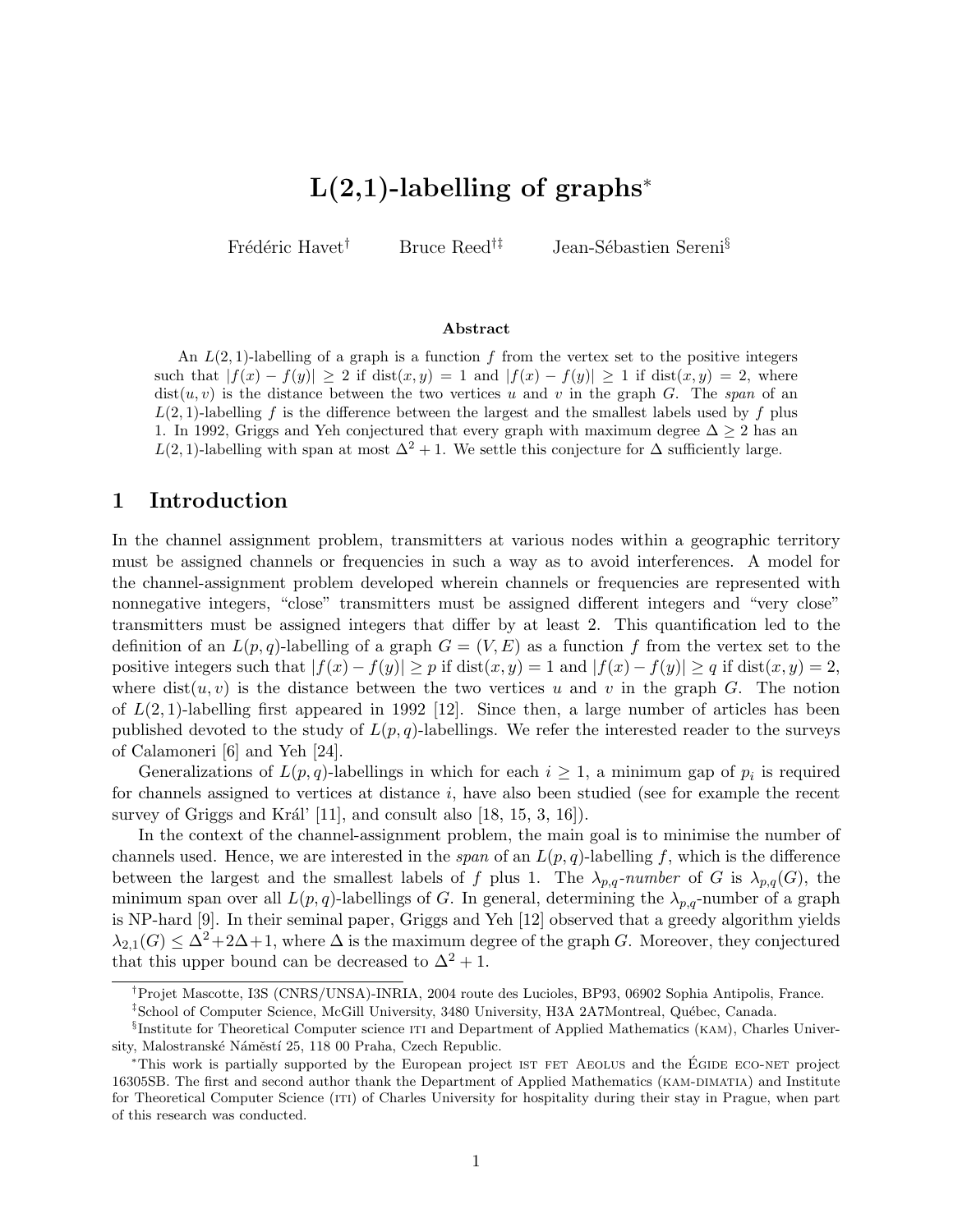**Conjecture 1 ([12]).** For every  $\Delta \geq 2$  and every graph G of maximum degree  $\Delta$ ,  $\lambda_{2,1}(G) \leq \Delta^2+1$ .

This upper bound would be tight: there are graphs with degree  $\Delta$ , diameter 2 and  $\Delta^2 + 1$ vertices, namely the 5-cycle, the Petersen graph and the Hoffman-Singleton graph. Thus, their square is a clique of order  $\Delta^2 + 1$ , so the span of every  $L(2, 1)$ -labelling is at least  $\Delta^2 + 1$ .

Jonas [14] improved slightly on Griggs and Yeh's upper bound by showing that every graph of maximum degree  $\Delta$  admits a (2, 1)-labelling with span at most  $\Delta^2 + 2\Delta - 3$ . Subsequently, Chang and Kuo [7] provided the upper bound  $\Delta^2 + \Delta + 1$  which remained the best general upper bound for about a decade. Král' and Škrekovski  $[17]$  brought this upper bound down by 1 as the corollary of a more general result. And, using the algorithm of Chang and Kuo [7], Gonçalves [10] decreased this bound by 1 again, thereby obtaining the upper bound  $\Delta^2 + \Delta - 1$ . Note that Conjecture 1 is true for planar graphs of maximum degree  $\Delta \neq 3$ . For  $\Delta \geq 7$  it follows from a result of van den Heuvel and McGuiness [23], and Bella et al. [4] proved it for the remaining cases.

In this paper, we show Conjecture 1 for sufficiently large  $\Delta$ .

**Theorem 2.** There is a  $\Delta_0$  such that for every graph G of maximum degree  $\Delta \geq \Delta_0$ ,

$$
\lambda_{2,1}(G) \le \Delta^2 + 1.
$$

Using the greedy algorithm, or the previous mentioned bounds, we obtain the following corollary.

**Corollary 3.** For every graph G of maximum degree  $\Delta$ ,  $\lambda_{2,1}(G) \leq \Delta^2 + \mathcal{O}(1)$ .

#### Generalize for  $(p, q)$ -labelling

Actually, we consider a more general setup. We are given a graph  $G_1$  with vertex-set V, along with a spanning subgraph  $G_2$ . We want to assign integers from 1 to k to the elements of V so that vertices adjacent in  $G_1$  receive different colours and vertices adjacent in  $G_2$  receive colours which differ by at least 2. Typically the maximum degree of  $G_1$  is much larger than the maximum degree of  $G_2$ . In the case of  $L(2,1)$ -labelling,  $G_1$  is the square of  $G_2$ . We impose the condition that for some integer  $\Delta$ ,  $G_1$  has maximum degree at most  $\Delta^2$  and  $G_2$  has maximum degree  $\Delta$ . We show that under these conditions there exists a colouring for  $k = \Delta^2 + 1$  provided that  $\Delta$  is large enough. This is best possible since  $G_1$  may be a clique of size  $\Delta^2 + 1$ . Formally, we prove the following result.

**Theorem 4.** There is a  $\Delta_0$ , such that for every  $\Delta \geq \Delta_0$ , and  $G_2 \subseteq G_1$  with  $\Delta(G_1) \leq \Delta^2$  and  $\Delta(G_2) \leq \Delta$ , there exists a  $(\Delta^2 + 1)$ -colouring of  $V(G_1)$  such that no edge of  $G_1$  is monochromatic and for every edge  $xy \in E(G_2)$ ,  $|c(x) - c(y)| \geq 2$ .

In the next section we give an outline of the proof. In the section following that, we present some probabilistic tools we need. We then turn to the gory details.

In what follows, we use  $G_1$ -neighbour to mean a neighbour in  $G_1$  and  $G_2$ -neighbour to indicate a neighbour in  $G_2$ . For every vertex v and every subgraph H of  $G_1$ , we let  $\deg^1_H(v)$  be the number of  $G_1$ -neighbours of v in H. We omit the subscript if  $H = G_1$ .

Moreover, lots of inequalities are correct only when  $\Delta$  is large enough. In such inequalities, we will use the symbols  $\leq^*, \geq^*$   $\lt^*$  and  $\gt^*$  instead of  $\leq, \geq \lt$  and  $\gt$ , respectively. We note that  $10^{69}$ is a suitable value for  $\Delta_0$  (we make no attempt to optimise this value).

### 2 A Sketch of the Proof

We consider a counter-example to Theorem 4 chosen so as to minimize  $V$ . Thus, for every proper subset X of the vertices of  $G_1$ , there is a  $(\Delta^2+1)$ -colouring c of X such that every edge of  $G_1$  within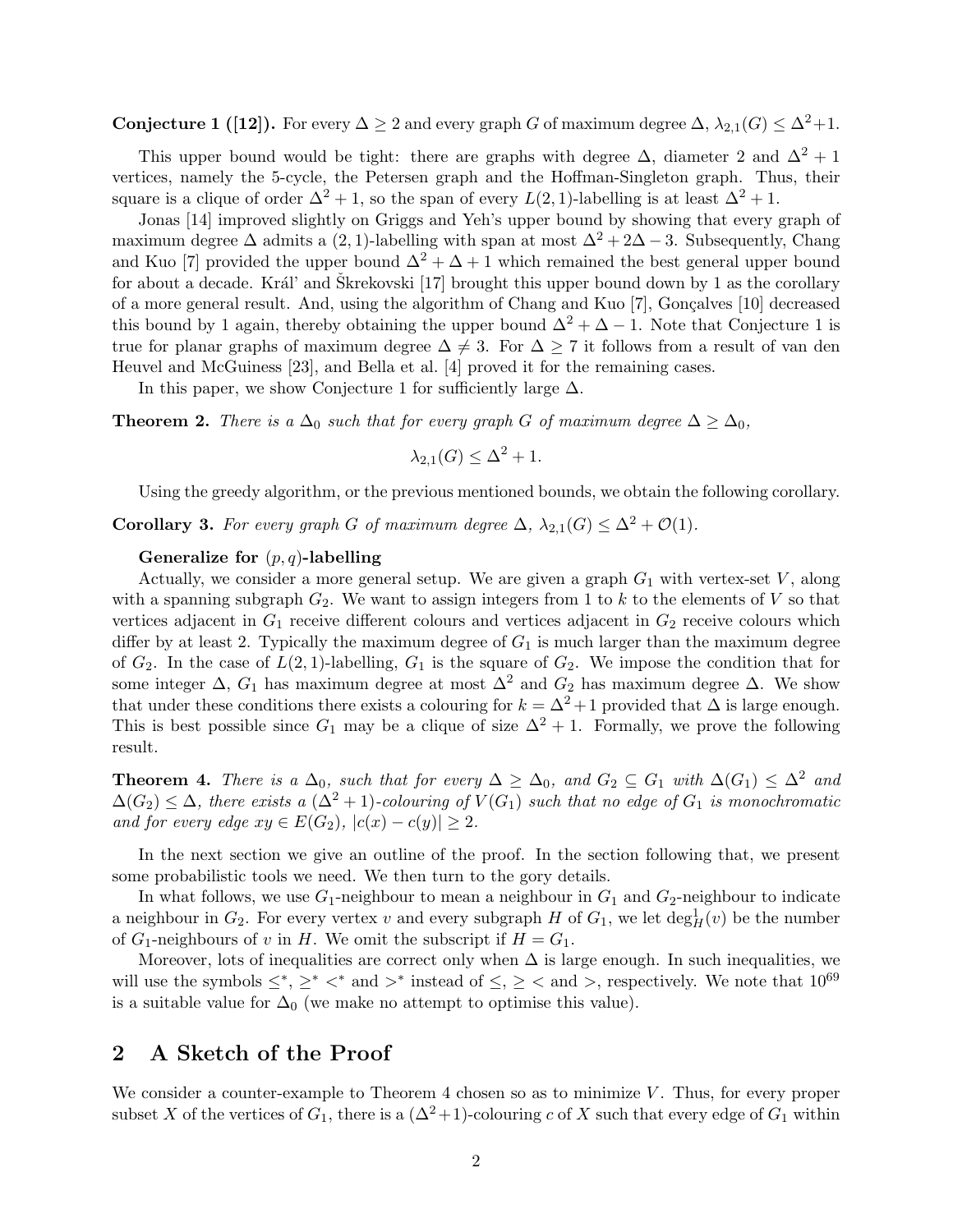X is non-monochromatic, and for every edge xy of  $G_2$  contained within X,  $|c(x) - c(y)| \geq 2$ . Such a colouring of X is a good colouring. In particular, as  $G_2 \subseteq G_1$ , this implies that every vertex v has more than  $\Delta^2 - 2\Delta G_1$ -neighbours as otherwise we could complete a good colouring of  $V(G_1) - v$ greedily. Indeed for each vertex, a coloured  $G_2$ -neighbour forbids 3 colours, which is 2 more as being only a  $G_1$ -neighbour.

The next lemma follows by setting  $d = 1000\Delta$  and applying to  $G_1$  a decomposition result due to Reed [21, Lemma 15.2].

**Lemma 5.** There is a partition of V into disjoint sets  $D_1, \ldots, D_\ell, S$  such that

- (a) every  $D_i$  has between  $\Delta^2 8000\Delta$  and  $\Delta^2 + 4000\Delta$  vertices;
- (b) there are at most  $8000\Delta^3$  edges of  $G_1$  leaving any  $D_i$ ;
- (c) a vertex has at least  $\frac{3}{4}\Delta^2$  G<sub>1</sub>-neighbours in  $D_i$  if and only if it is in  $D_i$ ; and
- (d) for each vertex v of S, the neighbourhood of v in  $G_1$  contains at most  $\binom{\Delta^2}{2} 1000\Delta^3$  edges.

We let  $H_i$  be the subgraph of  $G_1$  induced by  $D_i$  and  $H_i$  its complementary graph. An *internal* neighbour of a vertex of  $D_i$  we mean a neighbour in  $H_i$ . An external neighbour of a vertex of  $D_i$  is a neighbour that is not internal. One can prove the following.

**Lemma 6.** For every i,  $\overline{H_i}$  has no matching of size at least  $10^3\Delta$ .

For each  $i \in \{1, 2, \ldots, \ell\}$ , we let  $M_i$  be a maximum matching of  $\overline{H_i}$ , and  $K_i$  be the clique  $D_i - V(M_i)$ . By Lemmas 5(a) and 6,  $|K_i| \geq \Delta^2 - 10^4 \Delta$ . We let  $B_i$  be the set of vertices in  $K_i$  that have more than  $\Delta^{5/4}$  G<sub>1</sub>-neighbours outside  $D_i$ , and we set  $A_i := K_i \setminus B_i$ . Considering Lemma 5(b) we can make the following observation.

**Observation 7.** For every index  $i \in \{1, 2, \ldots, \ell\},\$ 

$$
|B_i| \leq 8000\Delta^{7/4}
$$
 and so  $|A_i| \geq \Delta^2 - 9000\Delta^{7/4}$ .

We are going to colour the vertices in three steps. We first colour  $V_1 := V \setminus \cup_{i=1}^{\ell} A_i$  except some vertices of S. Then we colour the vertices of  $V_2 := \bigcup_{i=1}^{\ell} A_i$ . We finish by colouring the uncoloured vertices of S greedily.

In order to extend the (partial) colouring of  $V_1$  to  $V_2$ , we need some properties. We will prove the following.

**Lemma 8.** There is a good colouring c of a subset Y of  $V_1$  such that

- (i) every uncoloured vertex of  $V_1$  is in  $S$ ;
- (ii) for each edge xy of every  $M_i$ ,  $c(x) = c(y)$ ;
- (iii) for every uncoloured vertex v of  $V_1$  there are at least 2∆ colours that appear on two  $G_1$ neighbours of v; and
- (iv) for every colour j and clique  $A_i$  there are at most  $\frac{4}{5}\Delta^2$  vertices of  $A_i$  that have either a  $G_1$ -neighbour outside  $D_i$  coloured j or a  $G_2$ -neighbour coloured using  $j-1, j$  or  $j+1$ .

We then establish that a colouring that verifies the conditions of Lemma 8 can be extended to  $Y \cup V_2$ .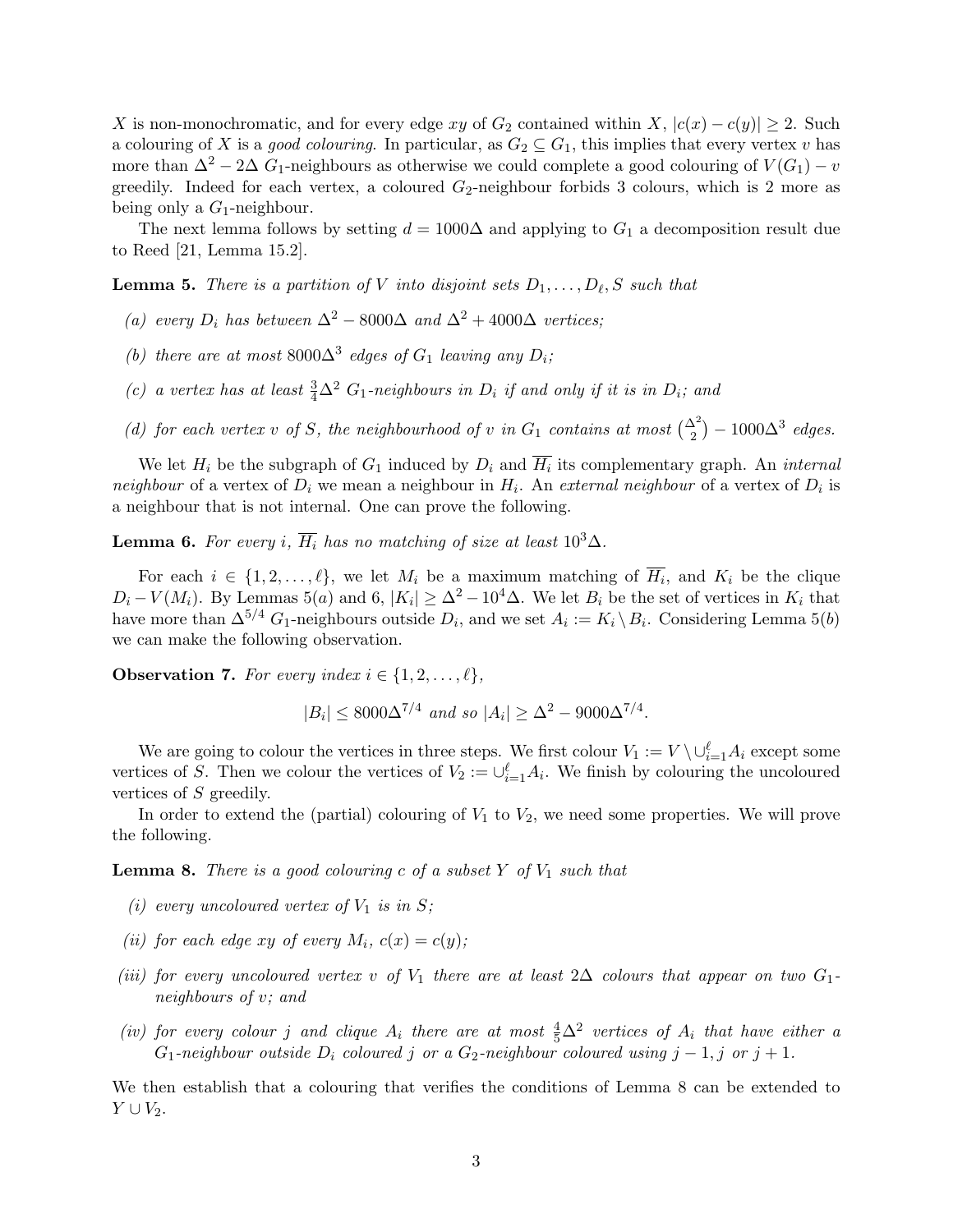**Lemma 9.** Every good colouring of a subset Y of  $V_1$  satisfying conditions (i)–(iv) of Lemma 8 can be completed to a good colouring of  $Y \cup V_2$ .

By Lemma 8(iii), we can then complete the colouring by colouring the vertices of  $V_1 - Y$ greedily.

Thus to prove our theorem, we need only prove Lemmas 8 and 9. We use several probabilistic tools, namely the Lovász Local Lemma, the Chernoff Bound, the Simple Concetration Bound, Talagrand's Inequality and McDiarmid's Inequality. Each of these tools is presented in the book of Molloy and Reed [21], and most are presented in many other places. Forthwith the details.

## 3 The Proof of Lemma 8

In this section, we want to find a good colouring for an appropriate subset Y of  $G[V_1]$ , which satisfies conditions  $(i)$ – $(iv)$  of Lemma 8. We actually construct new graphs  $G_1^*$  and  $G_2^*$  and consider good colourings of these graphs. This will help us to ensure that the conditions of Lemma 8 hold.

# 3.1 Forming  $G_1^*$  and  $G_2^*$

For  $j \in \{1,2\}$ , we obtain  $G'_j$  from  $G_j$  by contracting each edge of each  $M_i$  into a vertex (that is, we consider these vertex pairs one by one, replacing the pair  $xy$  with a vertex adjacent to all of the neighbours of both x and y in the graph). We let  $C_i$  be the set of vertices obtained by contracting the pairs in  $M_i$ . We set  $V^* := V_1 - \bigcup_{i=1}^{\ell} V(M_i) + \bigcup_{i=1}^{\ell} C_i$ . For each  $i \in \{1, 2, ..., \ell\}$ , let Big<sub>i</sub> be the set of vertices of  $V^*$  not in  $B_i \cup C_i$  that have more than  $\Delta^{9/5}$  neighbours in  $A_i$ . We construct  $G_1^*$ from  $G'_1$  by removing the vertices of  $\cup_{i=1}^{\ell} A_i$  and adding for each i an edge between every pair of vertices in Big<sub>i</sub>. And  $G_2^*$  is obtained from  $G_2'$  by removing the vertices of  $\cup_{i=1}^{\ell} A_i$ .

Note that  $G_2^* \subseteq G_1^*$ . Our aim is to colour the vertices of  $V^*$  except some of S such that vertices adjacent in  $G_1^*$  are assigned different colours, and vertices adjacent in  $G_2^*$  are assigned colours at distance at least 2. Such a colouring is said to be *nice*. To every partial nice colouring of  $V^*$  is associated the good colouring of  $V_1$  obtained as follows: each coloured vertex of  $V \cap V^*$  keeps its colour, and for each index i, every pair of matched vertices of  $M_i$  is assigned the colour of the corresponding vertex of  $C_i$ . So this partial good colouring satisfies condition (*ii*) of Lemma 8.

**Definition 10.** For every vertex u and every subset  $F$  of  $V^*$ ,

- the number of  $G_1^*$ -neighbours of u in F is  $\delta_F^1(u)$ ;
- the number of  $G_2^*$ -neighbours of u in F is  $\delta_F^2(u)$ ; and
- we set  $\delta_F^*(u) := \delta_F^1(u) + 2\delta_F^2(u)$ .

For all these notations, we omit the subscript if  $F = V^*$ .

The next lemma bounds these parameters, and we omit its (short) proof here.

**Lemma 11.** Let v be a vertex of  $V^*$ . The following hold.

- (i)  $\delta^2(v) \leq 2\Delta$ , and if  $v \notin \bigcup_{i=1}^{\ell} C_i$  then  $\delta^2(v) \leq \Delta$ ;
- (ii) if  $v \in S \cap \text{Big}_i$  for some i, then  $\delta^1(v) \leq \Delta^2 6\Delta$ ;
- (iii)  $\delta^1(v) \leq \Delta^2$ , and if  $v \notin S$  then  $\delta^1(v) \leq \frac{3}{4}\Delta^2$ .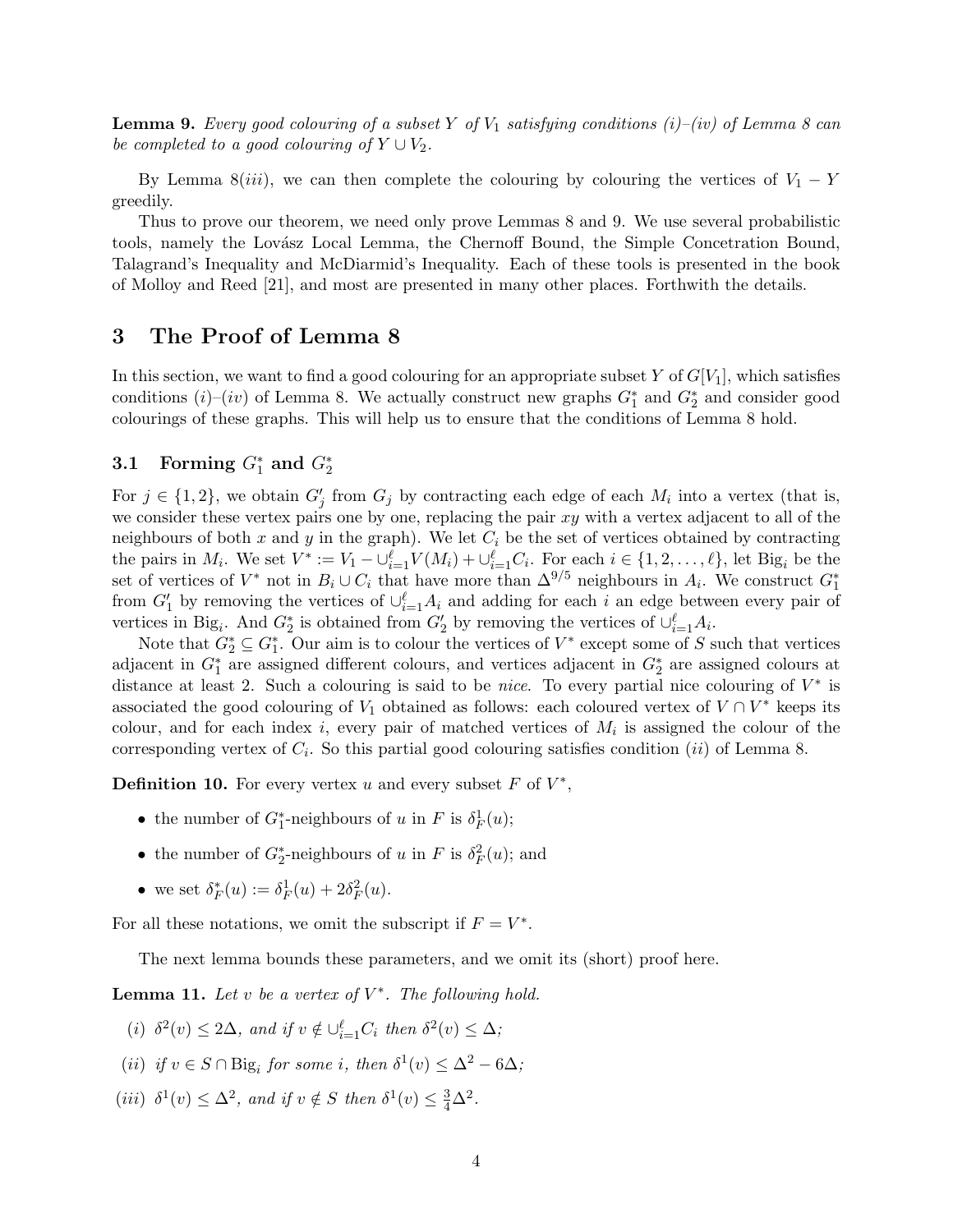Our construction of  $G_1'$  and  $G_2'$  is designed to deal with condition (*ii*) of Lemma 8. The edges we add between vertices of Big<sub>i</sub> are designed to help with condition (iv). The bound of  $\frac{3}{4}\Delta^2$  on the degree of the vertices of  $V^* \setminus S$  in the last lemma, helps us to ensure that condition (*i*) holds.

To ensure that condition *(iii)* holds, we would like to use condition *(i)* and the fact that sparse vertices have many non-adjacent pairs of  $G_1$ -neighbours. However, in constructing  $G_1^*$ , we contracted some pairs of non-adjacent vertices and added edges between some other pairs of nonadjacent vertices. As a result, possibly some vertices in  $S$  are no longer sparse. We have to treat such vertices carefully.

We define  $\hat{S}$  to be those vertices in S that have at least 90 $\Delta$  neighbours outside S. Then  $\hat{S}$ contains all the vertices which may no longer be sufficiently sparse, as we note next.

**Lemma 12.** Each vertex of  $S \setminus \hat{S}$  has at least 450 $\Delta^3$  pairs of  $G_1$ -neighbours in S that are not adjacent in  $G_1^*$ .

It turns out that we will colour all of  $\hat{S}$ , which makes it easier to ensure that condition (*iii*) holds.

### 3.2 High Level Overview

Our first step is to colour some of S, including all of  $\hat{S}$ . We do this in two phases. In the first one, we consider assigning each vertex of  $S$  a colour at random. We show by analyzing this random procedure that there is a partial nice colouring of S such that every vertex of  $S-\hat{S}$  satisfies condition (*iii*) of Lemma 8. In the second phase, we finish colouring the vertices of  $\hat{S}$ . We use an iterative quasi-random procedure. In each iteration but the last, each vertex chooses a colour, from those which do not yield a conflict with any already coloured neighbour, uniformily at random. The last iteration has a similar flavour.

We then turn to colouring the vertices in the sets  $B_i$  and  $C_i$ . Our degree bounds imply that we could do this greedily. However, we will mimic the iterative approach just discussed. We use this complicated colouring process because it allows us to ensure that condition  $(iv)$  of Lemma 8 holds for the colouring we obtain. At any point during the colouring process, Notbig<sub>i,j</sub> is the set of vertices  $v \in A_i$  such that v has either a  $G'_1$ -neighbour  $u \notin \text{Big}_i \cup D_i$  that has colour j or a  $G_2'$ -neighbour  $u \notin \text{Big}_i$  that has colour  $j-1, j$  or  $j+1$ . The challenge is to construct a colouring such that  $\text{Notbig}_{i,j}$  remains small for every index i and every colour j.

### 3.3 Colouring Sparse Vertices

As mentioned earlier, we colour sparse vertices in two phases. The first one provides a partial nice colouring of S satisfying condition *(iii)* of Lemma 8. The second one extends this nice colouring to all the vertices of  $\hat{S}$ , using an iterative quasi-random procedure.

We will need a lemma to bound the size of  $\text{Notbig}_{i,j}$ . We consider the following setting. We consider a collection of at most  $\Delta^2$  subsets of vertices. Each set contains at most Q vertices, and no vertex lies in more than  $\Delta^{9/5}$  sets. A random experiment is conducted, where each vertex is marked with probability at most  $\frac{1}{Q \cdot \Delta^{2/5}}$ . We moreover assume that, for any set of  $s \ge 1$  vertices, the probability that all are marked is at most  $\left(\frac{1}{\sqrt{\lambda}}\right)$  $Q$ ∙ $\Delta^{2/5}$  $\int_{0}^{s}$ . Note that this is in particular the case if the vertices are marked independently.

**Lemma 13.** Under the preceding hypothesis, the probability that at least  $\Delta^{37/20}$  sets contains a marked vertex is at most  $\exp(-\Delta^{1/20})$ .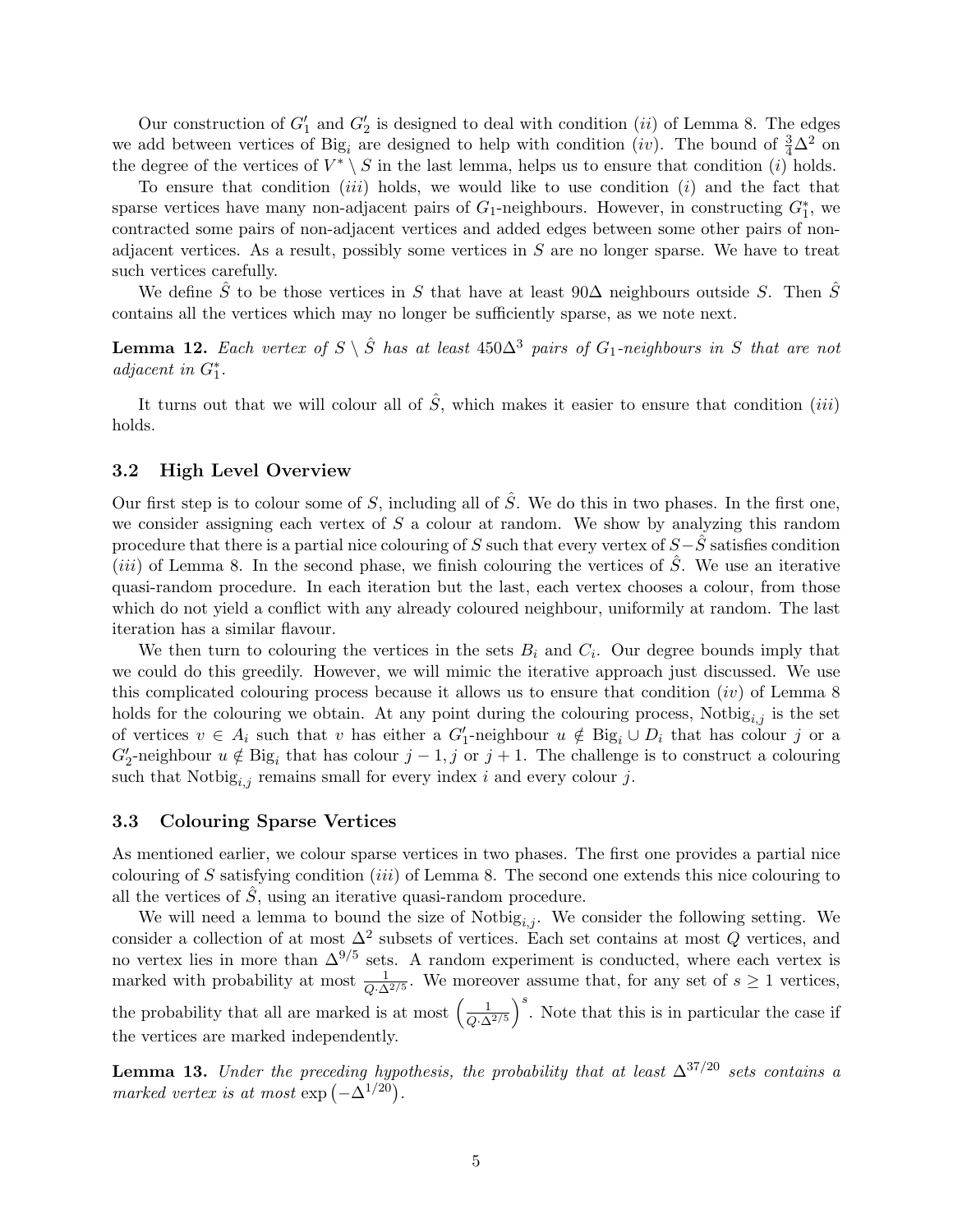*Proof.* For every  $i \in \{1, 2, ..., 9\}$ , let  $E_i$  be the event that at least  $\frac{1}{9}\Delta^{37/20}$  sets contain a marked member of  $T_i$ , where  $T_i$  is the set of vertices lying in between  $\Delta^{(i-1)/5}$  and  $\Delta^{i/5}$  sets. Note that if at least  $\Delta^{37/20}$  sets contain at least one marked vertex, then at least one the events  $E_i$  must hold.

The total number of vertices in the sets being at most  $\Delta^2 Q$ , we deduce that  $|T_i| \leq \frac{\Delta^2 Q}{\Delta^{(i-1)/5}}$ . Furthermore, if  $E_i$  holds then at least  $\frac{1}{9}\Delta^{37/20-i/5}$  vertices of  $T_i$  must be marked. Therefore,

$$
\mathbf{Pr}(E_i) \le \binom{\Delta^2 Q/\Delta^{(i-1)/5}}{\frac{1}{9}\Delta^{37/20 - i/5}} \cdot \left(\frac{1}{Q\Delta^{2/5}}\right)^{\frac{1}{9}\Delta^{37/20 - i/5}} \le \left(\frac{e\Delta^2 Q/\Delta^{(i-1)/5}}{\frac{1}{9}\Delta^{37/20 - i/5} \times Q\Delta^{2/5}}\right)^{\frac{1}{9}\Delta^{37/20 - i/5}} \quad \text{(by Stirling formula)} \le \left(\frac{9e}{\Delta^{1/20}}\right)^{\frac{1}{9}\Delta^{37/20 - i/5}}.
$$

Since  $\frac{1}{9}\Delta^{37/20-i/5} \ge \frac{1}{9}\Delta^{1/20}$ , the probability that  $E_i$  holds is at most  $\frac{1}{9}\exp(-\Delta^{1/20})$ , and therefore the sought result follows.  $\Box$ 

### 3.3.1 First Step

**Lemma 14.** There exists a nice colouring of a subset H of S with at most  $\Delta^2 + 1$  colours such that

- (i) every uncoloured vertex v of  $S \setminus \hat{S}$  has at least 2∆ colours appearing at least twice in  $N_S(v) :=$  $N_{G_1}(v) \cap S;$
- (ii) every vertex of S has at most  $\frac{19}{20}\Delta^2$  coloured neighbours;
- (iii) for every index i and every colour j, the size of Notbig<sub>i,j</sub> is at most  $\Delta^{19/10}$ .

*Proof.* For convenience, let us set  $c := \Delta^2 + 1$ . We use the following colouring procedure.

- 1. Each vertex of S is activated with probability  $\frac{9}{10}$ .
- 2. Each activated vertex is assigned a colour of  $\{1, 2, \ldots, c\}$ , independently and uniformly at random.
- 3. A vertex which gets a colour creating a conflict—i.e. previously assigned to one of its  $G_1^*$ neighbours, or at distance less than 2 of a colour previously assigned to one of its  $G_2^*$ neighbours—is uncoloured.

We aim at applying the Lovász Local Lemma to prove that, with positive probability, the resulting colouring fulfils the three conditions of the lemma. Let v be a vertex of G. We let  $E_1(v)$ be the event that v does not fulfil condition (i), and  $E_2(v)$  be the event that v does not fulfil condition (ii). For each i, j, let  $E_3(i, j)$  be the event that the size of Notbig<sub>i,j</sub> exceeds  $\Delta^{19/10}$ . It suffices to prove that each of those events occurs with probability less than  $\Delta^{-17}$ . Indeed, each event is mutually independent of all events involving vertices or dense sets at distance more than 4 in  $G_1^*$  or  $G_1'$ . Moreover, each vertex of any set  $A_i$  has at most  $\Delta^{5/4}$  external neighbours in  $G$ , and  $|A_i| \leq \Delta^2 + 1$ . Thus, each event is mutually independent of all but at most  $\Delta^{16}$  other events. Consequently, the Lovász Local Lemma applies since  $\Delta^{-17} \times \Delta^{16} \lt^* \frac{1}{4}$ , and yields the sought result.

Hence, it only remains to prove that the probability of each event is at most  $\Delta^{-17}$ . Let us start with  $E_2(v)$ . We define W to be the number of activated neighbours of v. Thus,  $Pr(E_2(v)) \le$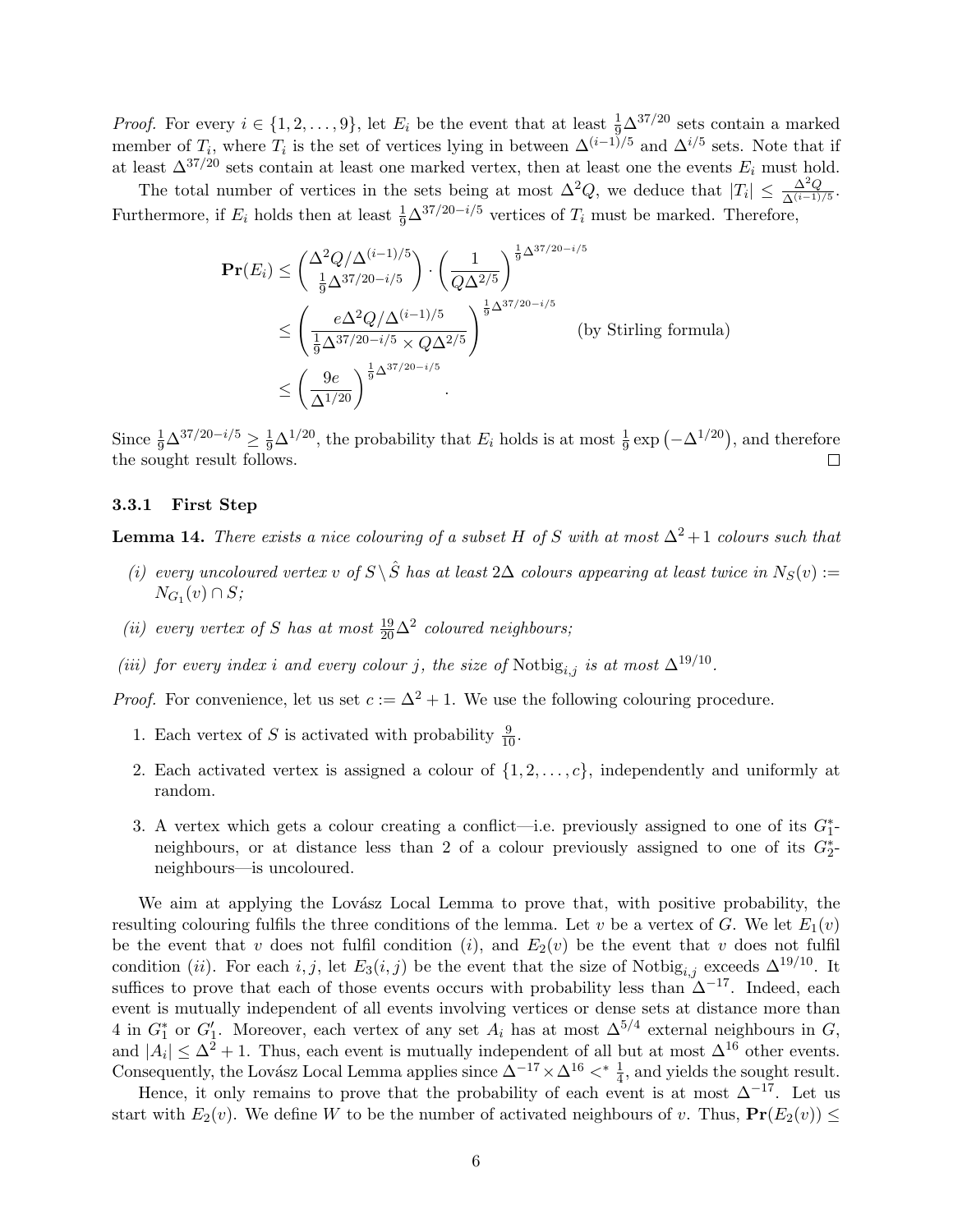$\mathbf{Pr}(W > \frac{19}{20} \Delta^2)$ . We set  $m := |N(v)|$ , and we may assume that  $m \geq \frac{19}{20} \Delta^2$ . The random variable W is just a binomial on m variables with probability  $\frac{9}{10}$ . In particular, its expected value  $\mathbf{E}(W)$  is  $\frac{9m}{10}$ . Applying Chernoff's bound to W with  $t = \frac{m}{20}$ , we obtain

$$
\begin{array}{rcl}\n\mathbf{Pr}\left(W > \frac{19}{20} \Delta^2\right) & \leq & \mathbf{Pr}\left(|W - \mathbf{E}(W)| > \frac{m}{20}\right) \\
& \leq & 2\exp\left(-\frac{m^2 \cdot 10}{400 \cdot 27m}\right) \leq^* \Delta^{-17},\n\end{array}
$$

since  $\frac{19}{20}\Delta^2 \le m \le \Delta^2$ .

Let  $v \in S \setminus \hat{S}$ . We now bound  $Pr(E_1(v))$ . We consider the random variable X defined as the number of colours assigned to at least two vertices of  $N(v)$ , and retained by every vertex of  $N(v)$ to which they are assigned. Thus,  $X$  is at most the number of colours appearing at least twice in  $N(v)$ . By Lemma 12, let  $\Omega$  be a collection of 450 $\Delta^3$  pairs of  $G_1$ -neighbours of v in S that are not adjacent in  $G_1^*$ . The variable X is itself lower bounded by the random variable Y, defined as the number of pairs in  $\Omega$  that (i) are both assigned the same colour x, (ii) both retain that colour, and (iii) are the only two vertices in  $N(v)$  that are assigned x. The probability that some non-adjacent pair of vertices  $u, w$  in  $N(v)$  satisfies (i) is  $\frac{9}{10} \cdot \frac{9}{10} \cdot \frac{1}{c}$  $\frac{1}{c}$ . In total, the number of  $G_1^*$ -neighbours of  $v, u, w$  in H is at most  $3\Delta^2$ , and the number of  $G_2^*$ -neighbours of u and w is at most  $4\Delta$ . Therefore, given that they satisfy (i), the vertices  $u$  and  $w$  also satisfy (ii) and (iii) with probability at least  $\left(1-\frac{1}{c}\right)$  $\left(\frac{1}{c}\right)^{3\Delta^2}\cdot\left(1-\frac{1}{2c}\right)$  $\frac{1}{2c}$ <sup>4 $\Delta$ </sup>. Consequently,

$$
\mathbf{E}(X) \ge \mathbf{E}(Y) \ge 450\Delta^3 \cdot \frac{81}{100c} \cdot \exp\left(-\frac{3\Delta^2}{c}\right) \exp\left(-\frac{2\Delta}{c}\right) > 3\Delta.
$$

Hence, if  $E_1(v)$  holds then X must differ from its expected value by at least  $\Delta$ . But we assert that

$$
\mathbf{Pr}\left(|X - \mathbf{E}(X)| > \Delta\right) \le \Delta^{-17},\tag{1}
$$

which will yield the desired result.

To establish Equation (1), we apply Talagrand's Inequality, stated in Section 2. We set  $X_1$  to be the number of colours assigned to at least two vertices in  $N(v)$ , including both members of at least one pair in  $\Omega$ , and  $X_2$  is the number of colours that (i) are assigned to both members of at least one pair in  $\Omega$ , and (ii) create a conflict with one of their neighbours, or are also assigned to at least one other vertex in  $N(v)$ . Note that  $X = X_1 - X_2$ . Therefore, by what precedes, if  $E_1(v)$ holds then either  $X_1$  or  $X_2$  must differ from its expected value by at least  $\frac{1}{2}\Delta$ . Notice that

$$
\mathbf{E}(X_2) \le \mathbf{E}(X_1) \le c \cdot 450\Delta^3 \cdot \frac{1}{c^2} \le 450\Delta.
$$

If  $X_1 \geq t$ , then there is a set of at most 4t trials whose outcomes certify this, namely the activation and colour assignment for t pairs of variables. Moreover, changing the outcome of any random trial can only affect  $X_1$  by at most 2, since it can only affect whether the old colour and the new colour are counted or not. Thus Talangrand's Inequality applies and we obtain

$$
\mathbf{Pr}\left(|X_1 - \mathbf{E}(X_1)| > \frac{1}{2}\Delta\right) \le 4\exp\left(-\frac{\Delta^2}{4 \cdot 32 \cdot 4 \cdot 4 \cdot 450\Delta}\right) \leq^* \frac{1}{2}\Delta^{-17}.
$$

Analogously, we obtain by Talagrand's Inequality that

$$
\mathbf{Pr}\left(|X_2 - \mathbf{E}(X_2)| > \frac{1}{2}\Delta\right) \le 4\exp\left(-\frac{\Delta^2}{4\cdot 32\cdot 6\cdot 4\cdot 450\Delta}\right) \leq^* \frac{1}{2}\Delta^{-17}.
$$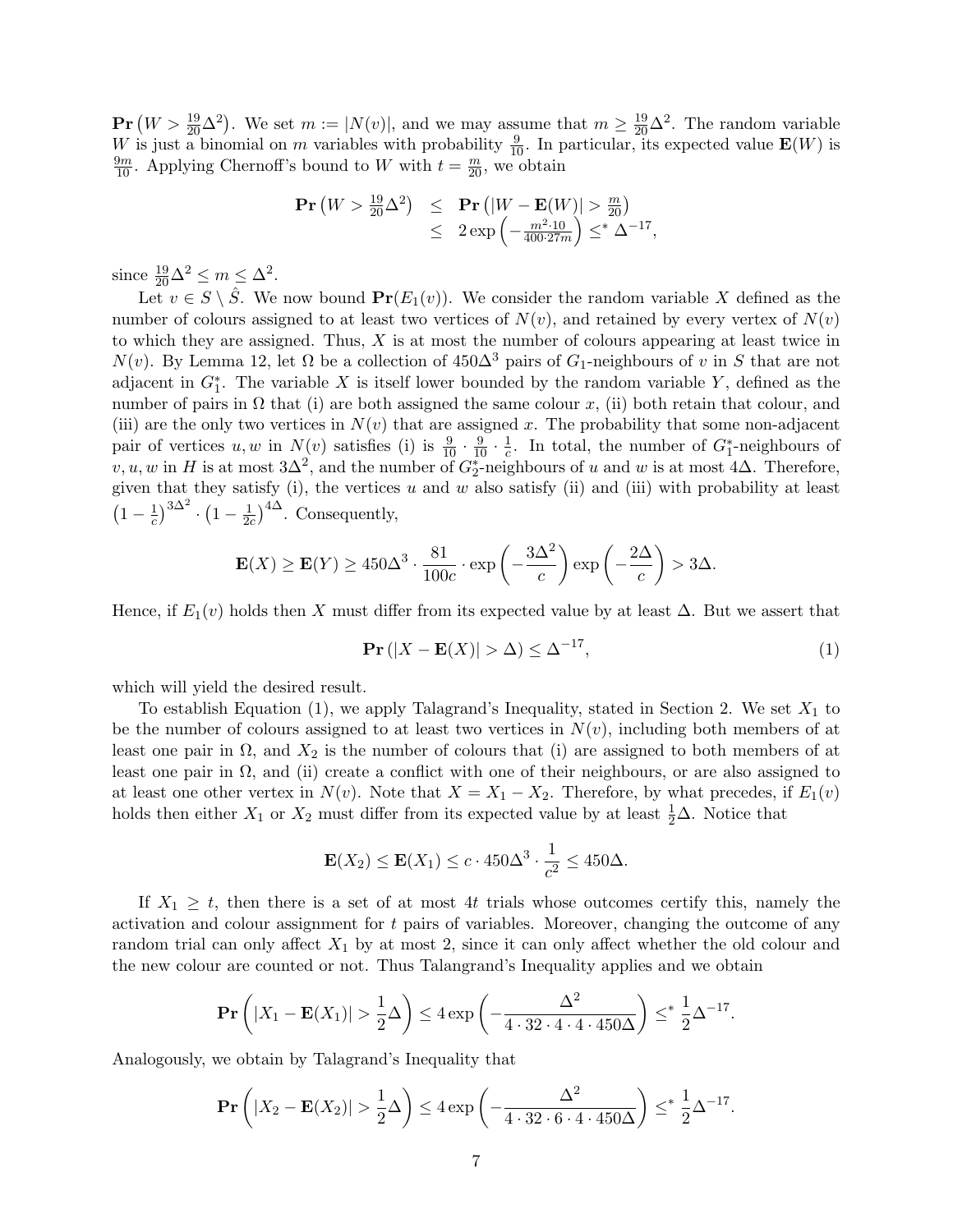Consequently, we infer that  $\Pr(|X - \mathbf{E}(X)| > \Delta) \leq^* \Delta^{-17}$ , as desired.

It only remains now to deal with  $E_3(i, j)$ . We use Lemma 13. For each i, every vertex of  $A_i$  has at most  $\Delta^{5/4}$  external neighbours. Moreover, for each colour j, each such neighbour is activated and assigned a colour in  $\{j-1,j,j+1\}$  with probability at most  $\frac{9}{10} \cdot \frac{3}{c} \lt^* \frac{1}{\Delta^{5/4}\cdot\Delta^{2/5}}$ . As these assignments are made independently, the conditions of Lemma 13 are fulfilled, so we deduce that the probability that  $E_3(i, j)$  holds is at most  $\exp(-\Delta^{1/20}) \leq^* \Delta^{-17}$ . Thus, we obtained the desired upper bound on  $Pr(E_3(i, j))$ , which concludes the proof.  $\Box$ 

### 3.3.2 Second Step

In the second step, we extend the partial colouring of S to all the vertices of  $\hat{S}$ , and also to colour the vertices of the sets  $B_i \cup C_i$ . To do so, we need the following general lemma. Its proof is long and technical, and we omit it here.

**Lemma 15.** Let F be a subset of  $V^*$  with a partial nice colouring, and H be a set of uncoloured vertices of F. For each vertex u of H, let  $L(u)$  be the colours available to colour u, that is that create no conflict with the already coloured vertices of  $F \cup H$ . We assume that for every vertex u,  $|L(u)| \geq 16\Delta^{33/20}$  and  $|L(u)| \geq \delta_H^*(u) + X$ , where  $X \geq 2\Delta$ .

Then, the partial nice colouring of  $F$  can be extended to a nice colouring of  $H$  such that for every index  $i \in \{1, 2, \ldots, \ell\}$  and every colour j, the size of Notbig<sub>i,j</sub> increases by at most  $\Delta^{19/10}$ .

Consider a partial nice colouring of S obtained in the first step. In particular,  $|\text{Notbig}_{i,j}| \leq$  $\Delta^{19/10}$ . We wish to ensure that every vertex of  $\hat{S}$  is coloured. This can be done greedily, but to be able to continue the proof we need to have more control on the colouring. We shall apply Lemma 15 to the set H of uncoloured vertices in  $\tilde{S}$ . For each vertex u,  $L(u)$  is initialized as the list of colours that can be assigned to u without creating any conflict. By Lemmas 11 and  $14(ii)$ ,  $|L(u)| \ge \frac{1}{20}\Delta^2 - 4\Delta \ge^* 16\Delta^{33/20}.$ 

Suppose that u is in no set Big<sub>i</sub>. Then  $\delta_S^1(u) \leq \deg_S^1(u) \leq \Delta^2 - 90\Delta$ , and u has at most  $\Delta$  $G_2^*$ -neighbours. Hence, we infer that  $|L(u)| \ge \deg_H^1(u) + 88\Delta \ge \delta_H^*(u) + 2\Delta$ . Assume now that u belongs to some set Big<sub>i</sub>. By Lemma 11(*ii*) and (*iii*), we have  $\delta^{\mathcal{I}}(u) \leq \Delta^2 - 6\Delta$  and  $\delta^2(u) \leq \Delta$ . So,  $|L(u)| \ge \delta_H^1(u) + 6\Delta - 2\Delta \ge \delta_H^*(u) + 2\Delta$ .

Therefore, we obtain a nice colouring of  $F \cup H$  such that for every index i and every colour j,  $|\operatorname{Notbig}_{i,j}| \leq 2\Delta^{19/10}.$ 

### **3.4** Colouring the Sets  $B_i$  and  $C_i$

Let  $H := \bigcup_{i=1}^{\ell} (B_i \cup C_i)$ . At this stage, the vertices of H are uncoloured. We first apply Lemma 15 to extend the partial nice colouring of S to the vertices of H in such a way that  $\text{Notbig}_{i,j}$  does not grow too much, for every index  $i$  and colour  $j$ . Next, we will show that the good colouring derived from this nice colouring satisfies the conditions of Lemma 8.

For each vertex u of  $H$ , let  $L(u)$  be the lists of colours that would not create any conflict with the already coloured vertices. By Lemma 11(*i*),  $\delta^1(u) \leq \frac{3}{4}\Delta^2$ . Hence,  $|L(u)| \geq \frac{1}{4}\Delta^2 + \delta^1_H(u) - 4\Delta \geq$ max  $(16\Delta^{33/20}, \delta_H^*(u) + 2\Delta).$ 

Therefore, by Lemma 15, we complete the partial nice colouring of the vertices of  $S$  to the vertices of  $\bigcup_{i=1}^{\ell} (B_i \cup C_i)$ . Moreover, for each index i and each colour j, the size of each Notbig<sub>i,j</sub> is at most  $3\Delta^{19/10}$ .

Consider now the partial good colouring of  $V_1$  associated to this nice colouring. Let us show that it satifies the consitions of Lemma 8 (*i*). By the definition, it satisfies condition (*ii*) and (*i*). Condition *(iii)* follows from Lemma 14. Hence, it only remains to show that condition *(iv)* holds.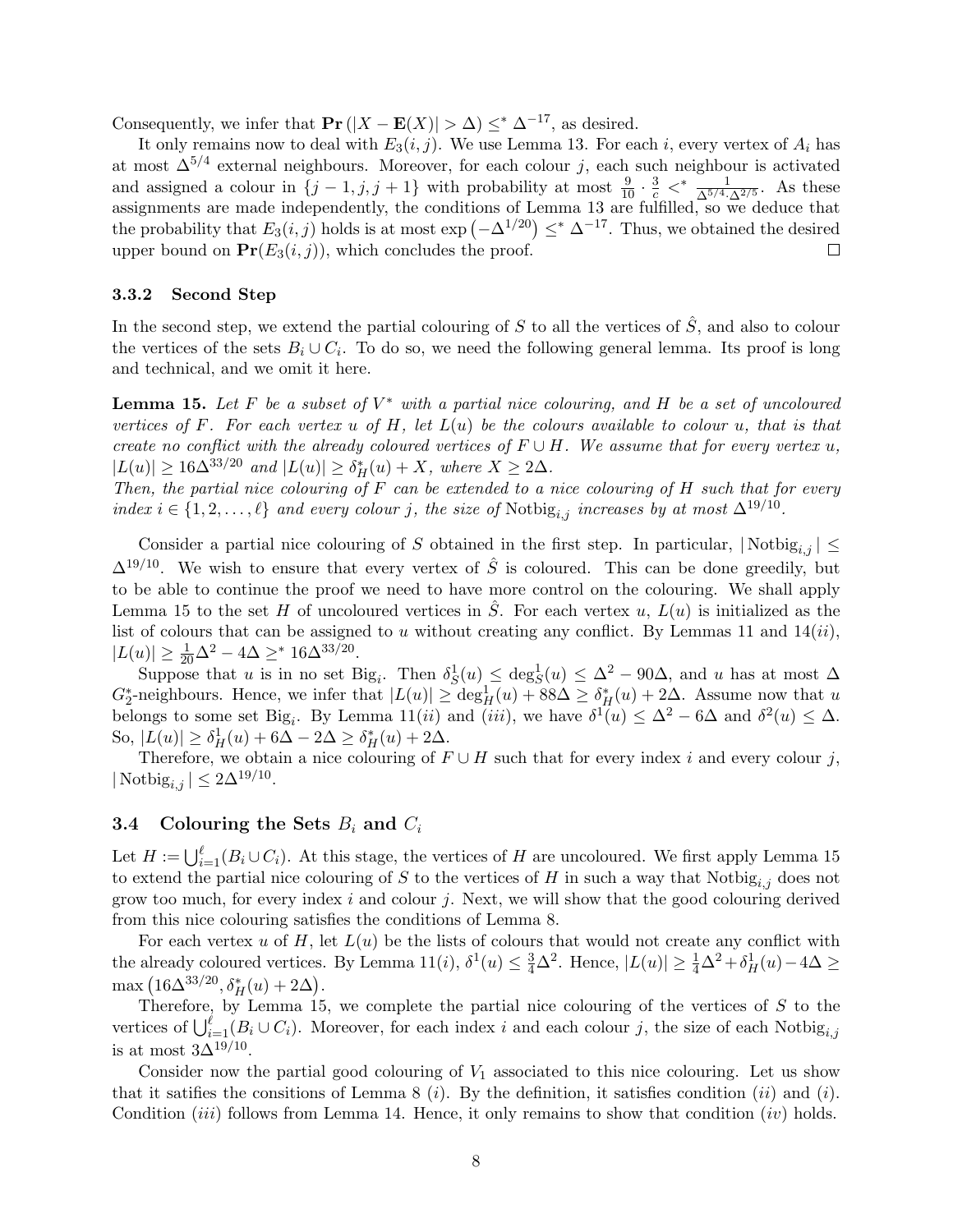Fix an index i and a colour j. Recall that  $\text{Big}_i$  is a clique, so there is at most one vertex of  $\text{Big}_i$ of each colour. Consequently, the number of vertices of  $A_i$  with a  $G'_1$ -neighbour in Big<sub>i</sub> coloured j is at most  $\frac{3}{4}\Delta^2$ , by Lemma 5(c). Besides, the number of vertices of  $A_i$  with a  $G_2'$ -neighbour in Big<sub>i</sub> coloured  $j-1$  or  $j+1$  is at most 2 $\Delta$ . Finally, the number of vertices of  $A_i$  with either a  $G_1'$ -neighbour not in Big<sub>i</sub> ∪ $D_i$  coloured j, or a  $G_2'$ -neighbour not in Big<sub>i</sub> coloured j – 1, j or j + 1 is at most  $|\text{Notbig}_{i,j}| \leq 3\Delta^{19/10}$ . Thus, all together, the number of vertices of  $A_i$  with a  $G_1$ -neighbour coloured j, or a  $G_2$ -neighbour coloured j – 1 or j + 1 is at most

$$
\frac{3}{4}\Delta^2 + 3\Delta^{19/10} + 2\Delta \leq^* \frac{4}{5}\Delta^2,
$$

as desired. This concludes the proof of Lemma 8.

## 4 The Proof of Lemma 9

We want to prove Lemma 9. We consider a good colouring of  $V$  satisfying the conditions of Lemma 8. The procedure we apply is comprised of two phases. In the first phase, a random permutation of colours is assigned to the vertices of  $A_i$ . In doing so, we might create two kinds of conflicts: a vertex of  $A_i$  coloured j might have an external  $G_1$ -neighbour coloured j, or a  $G_2$ neighbour coloured  $j - 1$  or  $j + 1$ . We shall deal with these conflicts in a second phase. To be able to do so, we first ensure that the colouring obtained in the first phase fulfils some properties. We fist make the following observation.

### Proposition 16.

$$
|A_i| + |B_i| + \frac{1}{2}|V(M_i)| \le \Delta^2 + 1
$$

**Phase 1.** For each set  $A_i$ , we choose a subset of  $a_i := |A_i|$  colours that do not appear on the vertices of  $B_i \cup C_i$ . Then we assign a random permutation of those colours to the vertices of  $A_i$ . This is possible by Proposition 16 and because every edge of  $M_i$  is monochromatic by Lemma  $8(ii)$ . We let Temp<sub>i</sub> be the subset of vertices of  $A_i$  with an external  $G_1$ -neighbour of the same colour, or a  $G_2$ -neighbour with a colour at distance less than 2. The following lemma can be proved using the Lovász Local Lemma, McDiarmid's Inequality and Lemma 13.

Lemma 17. With positive probability, the following hold.

- (i) For each i,  $|\text{Temp}_i| \leq 3\Delta^{5/4}$ ;
- (ii) for each index i and each colour j, at most  $\Delta^{19/10}$  vertices of  $A_i$  have a  $G_1$ -neighbour in  $\cup_{k\neq i}A_k$  coloured j or a G<sub>2</sub>-neighbour in  $\cup_kA_k$  coloured j – 1 or j + 1.

**Phase 2.** We consider a colouring  $\gamma$  satisfying the conditions of Lemma 17. For each set  $A_i$  and each vertex  $v \in \text{Temp}_i$  we let Swappable<sub>v</sub> be the set of vertices u such that

- (a)  $u \in A_i \setminus \text{Temp}_i;$
- (b)  $\gamma(u)$  does not appear on an external  $G_1$ -neighbour of v;
- (c)  $\gamma(v)$  does not appear on an external  $G_1$ -neighbour of u;
- (d)  $\gamma(u) 1$  and  $\gamma(u) + 1$  do not appear on a  $G_2$ -neighbour of v;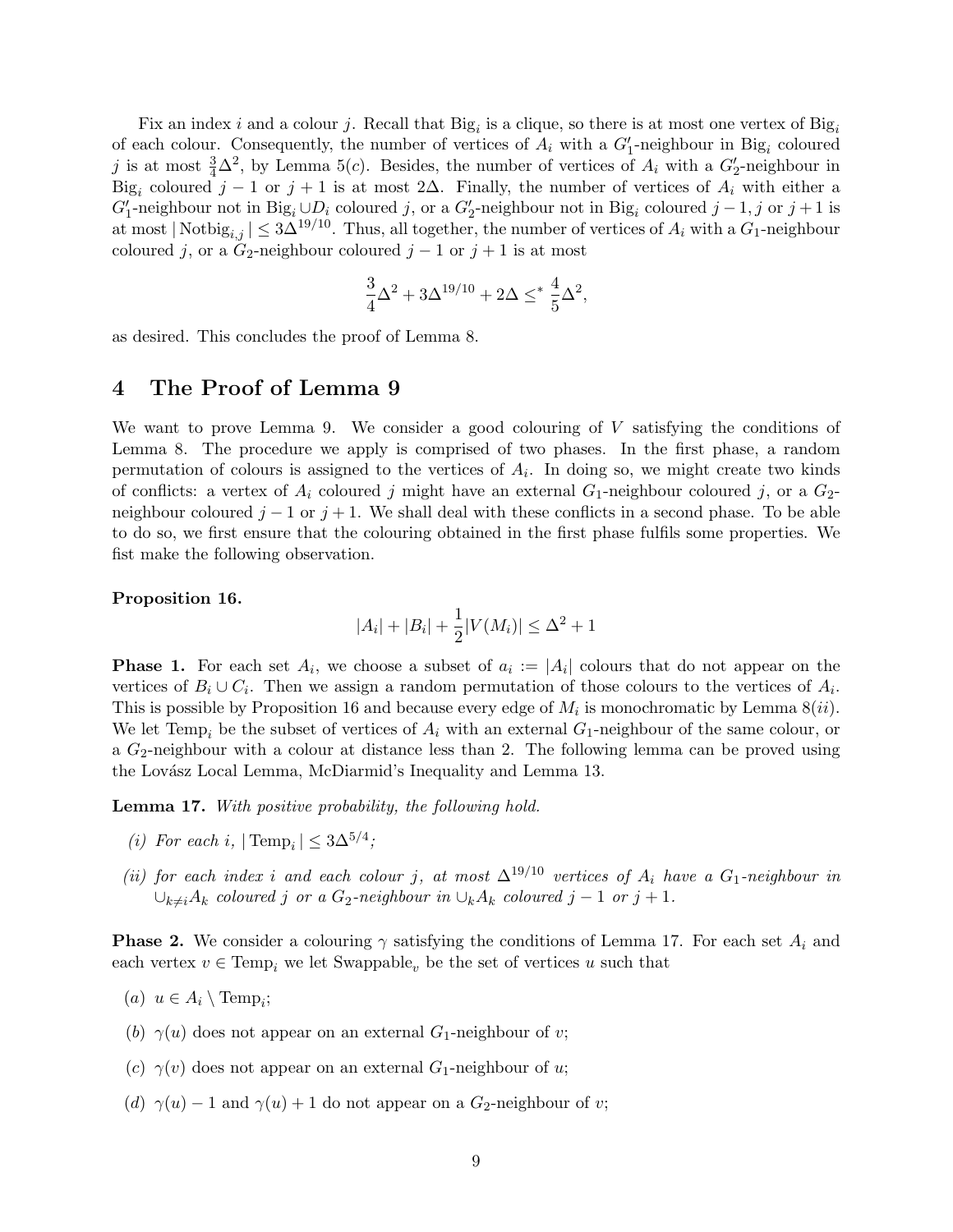(e)  $\gamma(v) - 1$  and  $\gamma(v) + 1$  do not appear on a  $G_2$ -neighbour of u.

**Lemma 18.** For every  $v \in \text{Temp}_i$ , the set Swappable<sub>v</sub> contains at least  $\frac{1}{10}\Delta^2$  vertices.

For each index i and each vertex  $v \in \text{Temp}_i$ , we choose 100 uniformly random members of Swappable<sub>v</sub>. These vertices are called *candidates* of v.

**Definition 19.** A candidate u of v is unkind if either

- $(a)$  u is a candidate for some other vertex;
- (b) v has an external neighbour w that has a candidate  $w'$  with the same colour as u;
- (c) v has a  $G_2$ -neighbour w that has a candidate w' coloured  $\gamma(u) 1, \gamma(u)$  or  $\gamma(u) + 1$ ;
- (d) v has an external neighbour w that is a candidate for exactly one vertex  $w'$  with the same colour as u;
- (e) v has a  $G_2$ -neighbour w that is a candidate for exactly one vertex w' coloured  $\gamma(u) 1, \gamma(u)$ or  $\gamma(u) + 1$ ;
- (f) u has an external neighbour w that has a candidate  $w'$  with the same colour as v;
- (g) u has a  $G_2$ -neighbour w that has a candidate w' coloured  $\gamma(v) 1, \gamma(v)$  or  $\gamma(v) + 1$ ;
- (h) u has an external neighbour w that is a candidate for exactly one vertex  $w'$  with the same colour as v; or
- (i) u has a  $G_2$ -neighbour w that is a candidate for exactly one vertex w' coloured  $\gamma(v) 1, \gamma(v)$ or  $\gamma(v) + 1$ .

A candidate of  $v$  is  $kind$  if it is not unkind.

**Lemma 20.** With positive probability, for each index i, every vertex of  $Temp_i$  has a kind candidate.

*Proof.* For every vertex v in some Temp<sub>i</sub>, let  $E_1(v)$  be the event that v does not have a kind candidate. Each event is mutually independent of all events involving dense sets at distance greater than 2. So each event is mutually independent of all but at most  $\Delta^9$  other events. Hence, we shall prove that the probability of each event is at most  $\Delta^{-10}$ , and so the conclusion will follow from the Lovász Local Lemma since  $\Delta^{-10} \cdot \Delta^9 < \frac{1}{4}$  $\frac{1}{4}$ .

Observe that the probability that a particular vertex of  $\text{Swapable}_v$  is chosen is  $100/|\text{Swapable}_v|$ , which is at most  $1000\Delta^{-2}$ .

We wish to upper bound  $Pr(E_1(v))$  for an arbitrary vertex  $v \in Temp_i$ , so we can assume that all vertices but v have already chosen candidates. By Lemma  $17(i)$ , the number of vertices that satisfy condition (a) of Definition 19 is at most  $300\Delta^{5/4}$ . Note that the vertex v has at most  $\Delta^{5/4}$ external neighbours, each having at most 100 candidates. Since each colour appears on at most one member of Swappable<sub>v</sub>, we deduce that the number of vertices satisfying one of the conditions (b) or (d) is at most  $101\Delta^{5/4}$ . Similarly, the number of vertices satisfying one of the conditions (c) or (e) is at most 303 $\Delta$ . We define Y to be the number of vertices of Swappable<sub>v</sub> that meet conditions  $(f)$ ,  $(g)$ ,  $(h)$  or  $(i)$  of Definition 19. Each vertex u of Swappable<sub>v</sub> has at most  $\Delta^{5/4}$  external neighbours, and at most  $\Delta G_2$ -neighbours. Each of those neighbours has at most one potential candidate with each colour of  $\{\gamma(v) - 1, \gamma(v), \gamma(v) + 1\}$ . Also, each neighbour can be chosen as a candidate for at most one vertex coloured j, for each  $j \in \{\gamma(u)-1, \gamma(u), \gamma(u)+1\}$ . So, by Lemma 18,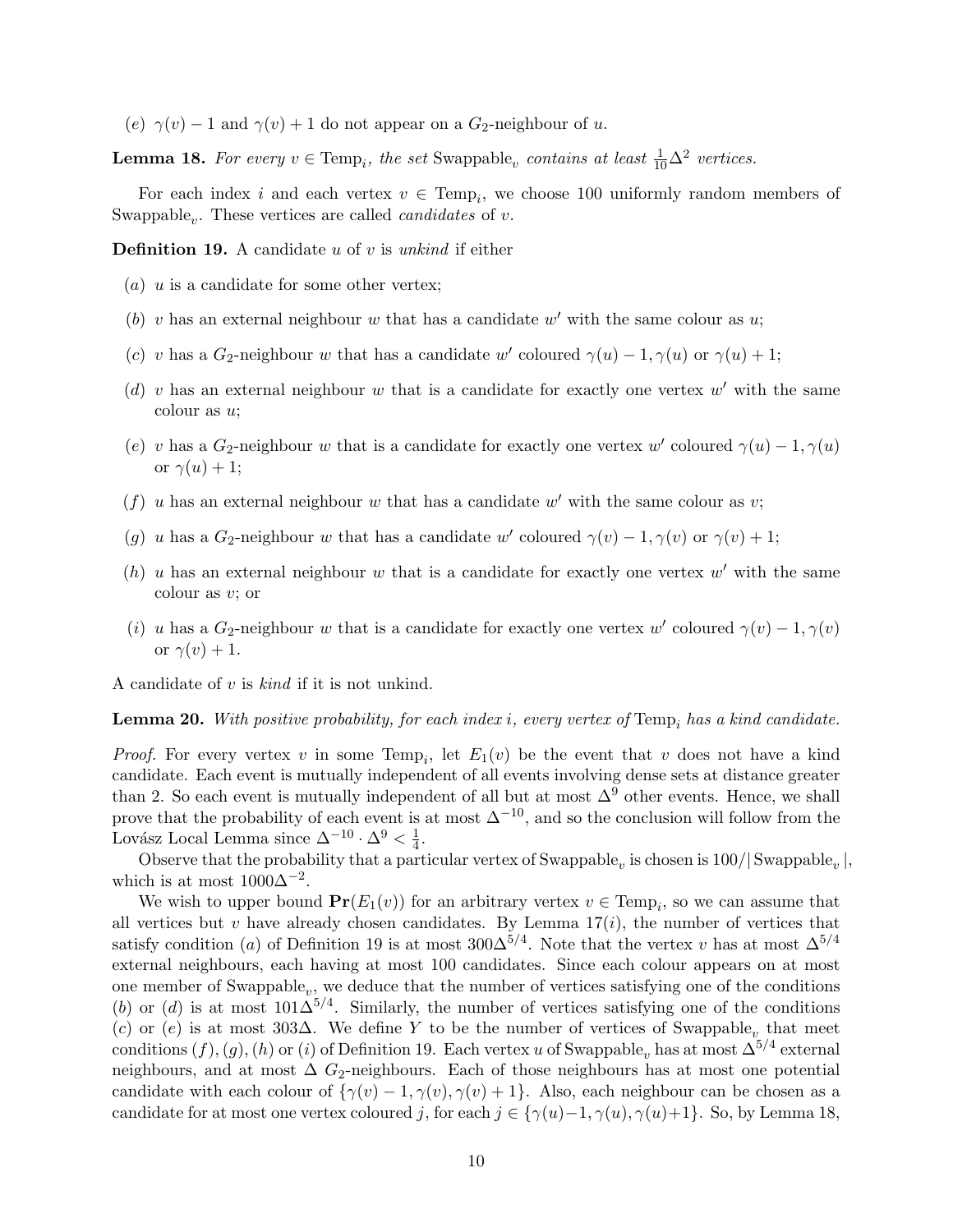the probability that u meets one of those conditions is at most  $3\Delta^{5/4} \times 1000\Delta^{-2} = 3000\Delta^{-3/4}$ . Therefore,  $\mathbf{E}(Y) \leq |\text{Swapable}_v| \times 3000\Delta^{-3/4} \leq 3000\Delta^{5/4}$ .

We now prove that Y is concentrated thanks to Talagrand's Inequality. If  $Y \geq s$  then there is a set of 2s candidates which certifies this fact—take one neighbour of each member of Swappable<sub>v</sub> counted by Y. Recall that each vertex w of some  $A_k$  for  $k \neq i$  has at most  $\Delta^{5/4}$  neighbours in  $A_i$ . Thus changing the choice of candidates for w can affect only which candidates of w meet condition  $(f)$  or  $(q)$ , or which vertices that are neighbours of the old 100 candidates, or the new 100 candidates, meet condition (h) or (i). So it can affect Y by at most  $202\Delta^{5/4}$ . Hence Talagrand's Inequality implies that

$$
\mathbf{Pr}\left(Y > 2\Delta^{17/9}\right) \le 4 \exp\left(-\frac{\Delta^{34/9}}{64 \times (202\Delta^{5/4})^2 \times 3000\Delta^{5/4}}\right)
$$
  

$$
\le^* \frac{1}{2}\Delta^{-10}.
$$

Therefore, with probability at least  $1 - \frac{1}{2}\Delta^{-10}$  the number of unkind members of Swappable<sub>v</sub> is at most

$$
2\Delta^{17/9} + 300\Delta^{5/4} + 101\Delta^{5/4} + 303\Delta <^* 3\Delta^{17/9}.
$$

In this case, the probability that no candidate is kind is at most

$$
\left(\frac{3\Delta^{17/9}}{\Delta^2/10}\right)^{100} < \frac{1}{2}\Delta^{-10}.
$$

Consequently, the probability that  $E_1(v)$  holds is at most  $\frac{1}{2}\Delta^{-10} + \frac{1}{2}\Delta^{-10} = \Delta^{-10}$ , as desired.

To conclude, choose candidates satisfying the preceding lemma. For each vertex  $v \in \text{Temp}_i$ swap the colour of  $v$  and one of its kind candidates. The obtained colouring is the desired one. This concludes the proof of Lemma 9.

## References

- [1] N. Alon and J. Spencer, The Probabilistic Method. Wiley, New York, 1992.
- [2] K. Azuma, Weighted sums of certain dependent random variables,  $T\delta hoku Math. J. (2), 19 (1967),$ 357–367.
- [3] R. Babilon, V. Jelinek, D. Král' and P. Valtr, Labelings of graphs with fixed and variable edge-weights, SIAM J. Discr. Math., to appear.
- [4] P. Bella, D. Král', B. Mohar and K. Quittnerova, Labeling planar graphs with a condition at distance two, European J. of Combin., to appear.
- [5] J.A. Bondy and U.S.R. Murty, Graph Theory with Applications. Macmillan, London and Elsevier, New York, 1976.
- [6] T. Calamoneri. The L(h, k)-Labeling Problem: A Survey, (2004) [Online]. Available: http://www.dsi.uniroma1.it/∼calamo/PDF-FILES/survey.pdf
- [7] G. J. Chang and D. Kuo, The L(2, 1)-labeling problem on graphs, SIAM J. Discr. Math. 9 (1996), 309-316.
- [8] P. Erdős and L. Lovász, Problems and results on 3-chromatic hypergraphs and some related questions. In Infinite and Finite Sets (A. Hajnal et. al Eds), Colloq. Math, Soc. J. Bolyai 11, North Hollans Amsterdam, 1975, 609–627.